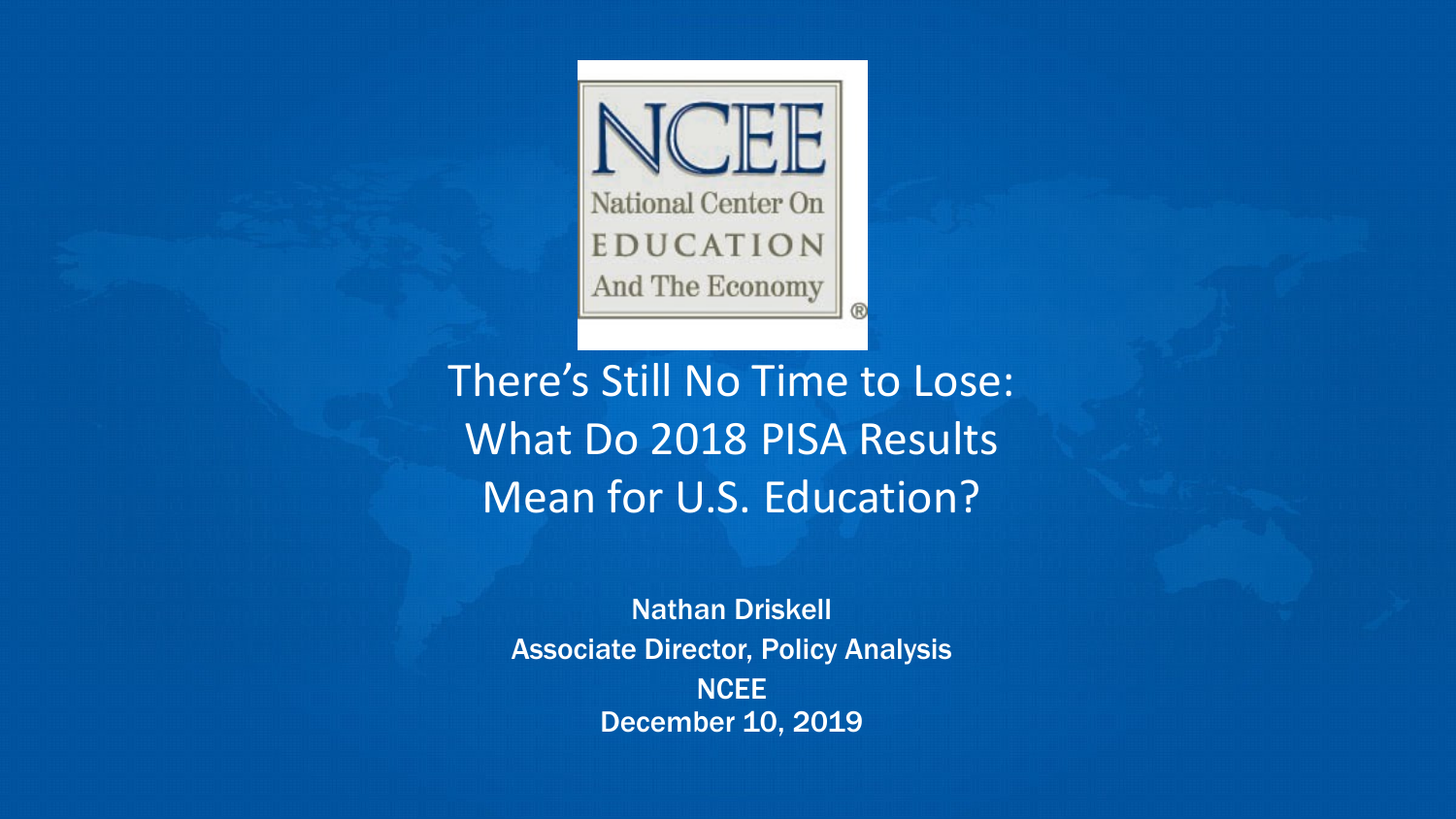## PISA 2018



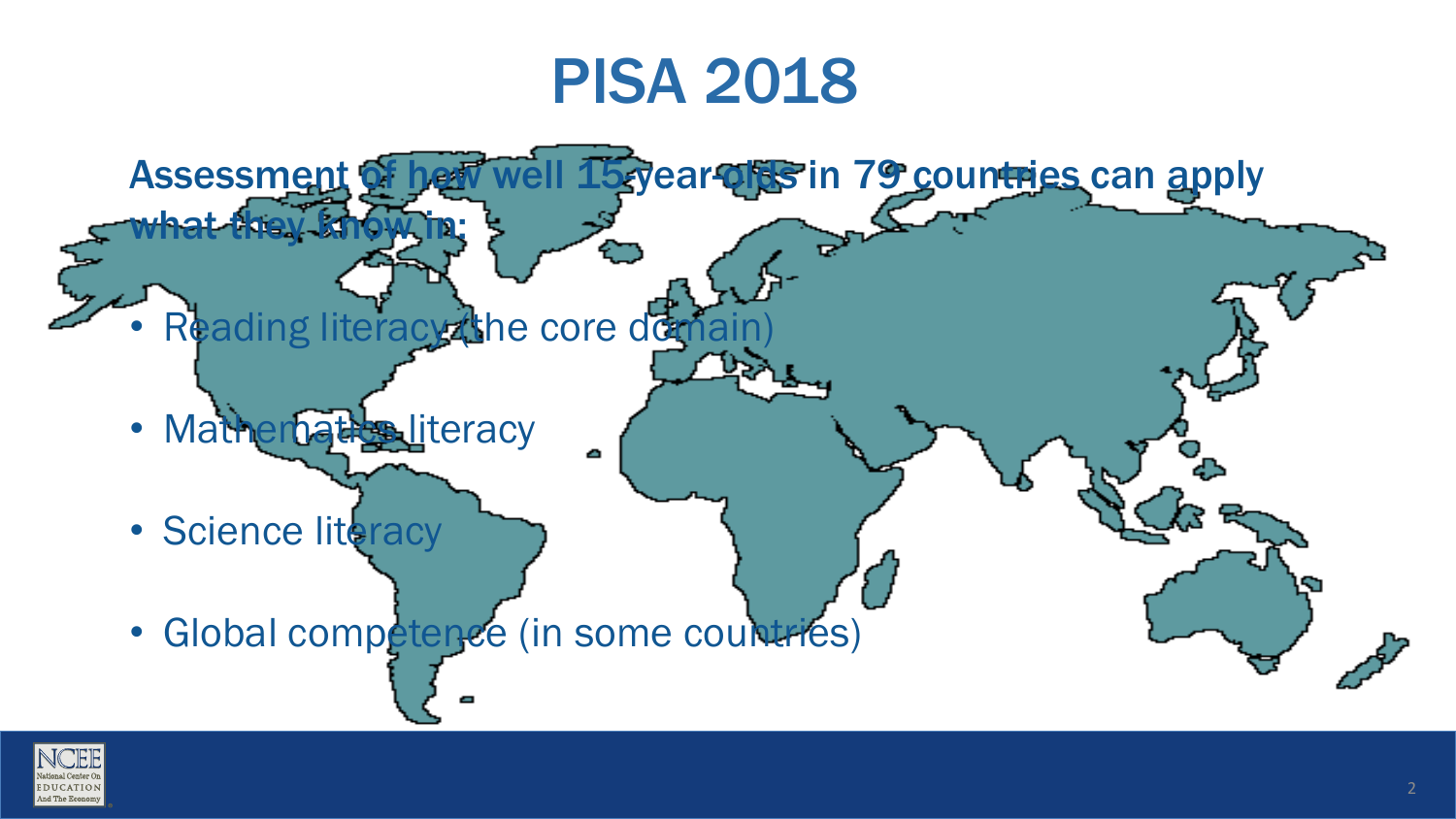### What Does PISA Measure?

- Reading: understand, use, evaluate, eflect on and engage with texts.
- Science: explain phenomena scientifically, evaluate and designed enquiry, interpret data scientifically
- Mathematics: capacity to reason, mathematically, using concepts, procedures, facts and tools to describe, explain and predict phenomena



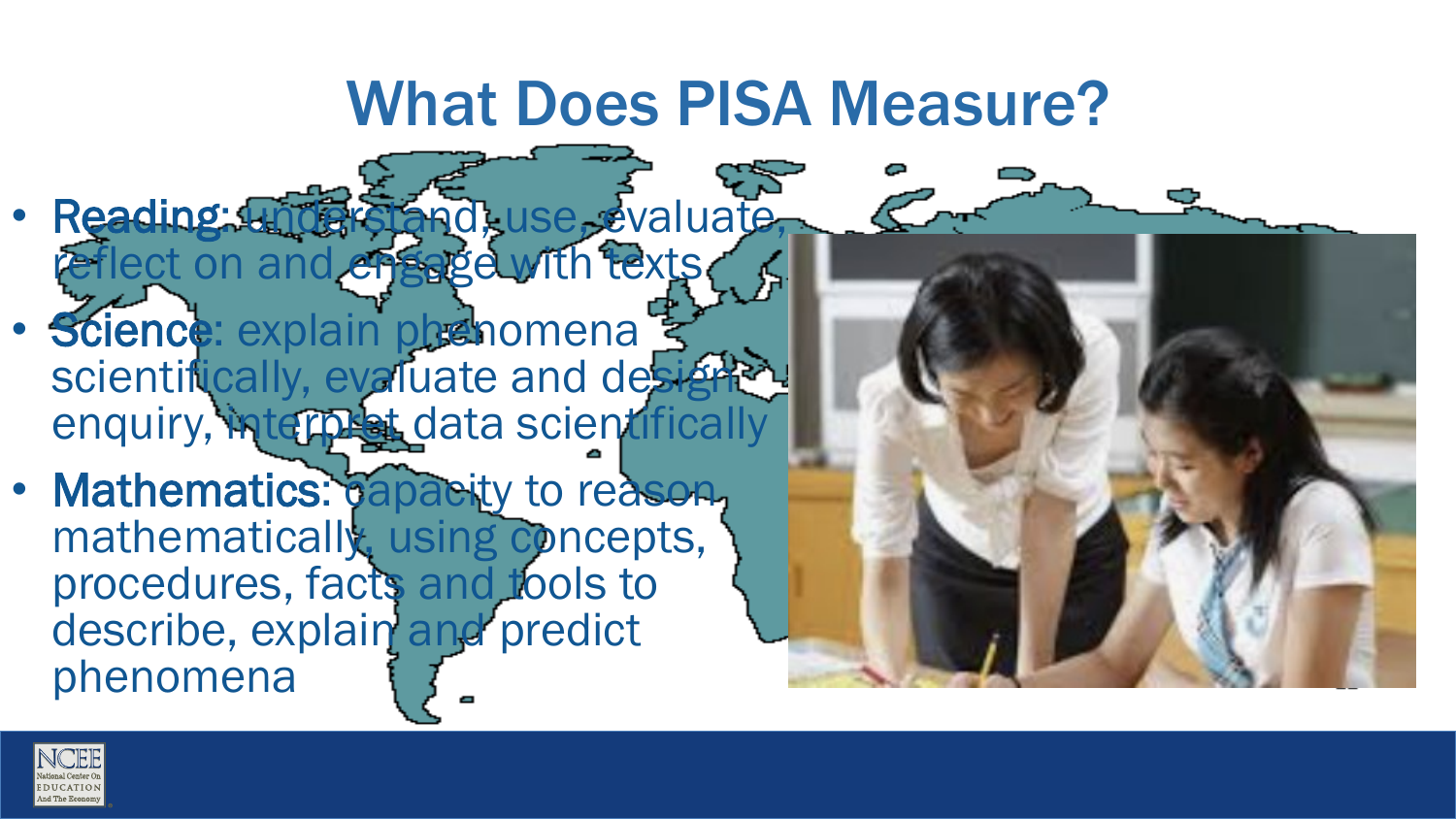## What Does PISA Look Like?

**Assessments lasting a total** 

st countrie

• **Computer-based tests** 

- **Multi-stage adaptive approximate** (students assigned items based on prior performance)
- Mixture of **multiple-choice** questions and questions requiring students to construct their own respo

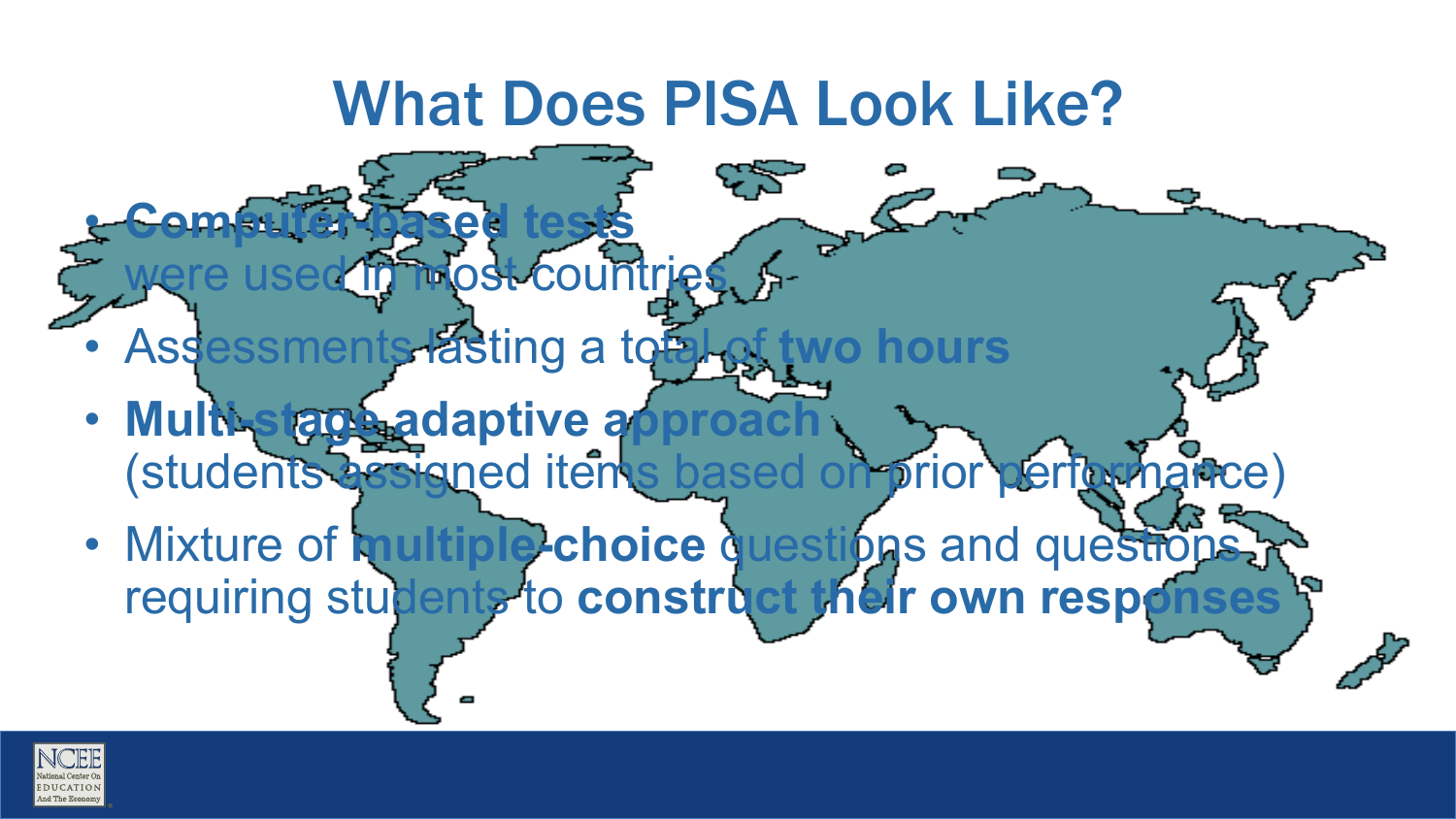## For Example…

2

#### **PISA 2018**

#### **Rapa Nui**

Question 3/7

Refer to the Review of Collapse on the right. Click on the choices in the table to answer the question.

Listed below are statements from the Review of Collapse. Are these statements facts or opinions? Click on either Fact or Opinion for each statement.

| Is the statement a fact or an<br>opinion?                                                                                                                               | Fact     | Opinion |
|-------------------------------------------------------------------------------------------------------------------------------------------------------------------------|----------|---------|
| In the book, the author describes<br>several civilizations that collapsed<br>because of the choices they made and<br>their impact on the environment.                   | $\cap$   | ∩       |
| One of the most disturbing examples in<br>the book is Rapa Nui.                                                                                                         | $\Omega$ | ∩       |
| They carved the moai, the famous<br>statues, and used the natural<br>resources available to them to move<br>these huge moai to different locations<br>around the island | $\Omega$ | ∩       |
| When the first Europeans landed on<br>Easter Island in 1722, the moai were<br>still there, but the trees were gone.                                                     | ∩        |         |
| The book is written well and deserves<br>to be read by anyone who is concerned<br>about the environment.                                                                | $\cap$   |         |

#### **Book Review Blog**

www.academicbookreview.com/Collapse

**September** 



Jared Diamond's new book, Collapse, is a clear warning about the consequences of damaging our environment. In the book, the author describes several civilizations that collapsed because of the choices they made and their impact on the environment. One of the most disturbing examples in the book is Rapa Nui.

According to the author, Rapa Nui was settled by Polynesians sometime after 700 CE. They developed a thriving society of, perhaps, 15,000 people. They carved the moai, the famous statues, and used the natural resources available to them to move these huge moai to different locations around the island. When the first Europeans landed on Rapa Nui in 1722, the moai were still there, but the trees were gone. The population was down to a few thousand people who were struggling to survive. Mr. Diamond writes that the people of Rapa Nui cleared the land for farming and other purposes and that they over-hunted the numerous species of sea and land birds that had lived on the island. He speculates that the dwindling natural resources led to civil wars and the collapse of Rapa Nui's society.

The lesson of this wonderful but frightening book is that in the past, humans made the choice to destroy their environment by cutting down all the trees and hunting animal species to extinction. Optimistically, the author points out, we can choose not to make the same mistakes today. The book is written well and deserves to be read by anyone who is concerned about the environment

The question asks the student to identify whether each statement from the book review t or an opinion The student must first understand the literal of each statemen**t, then decide if** tepresented the perspective of the au ines focus on how content is presented than just the mean

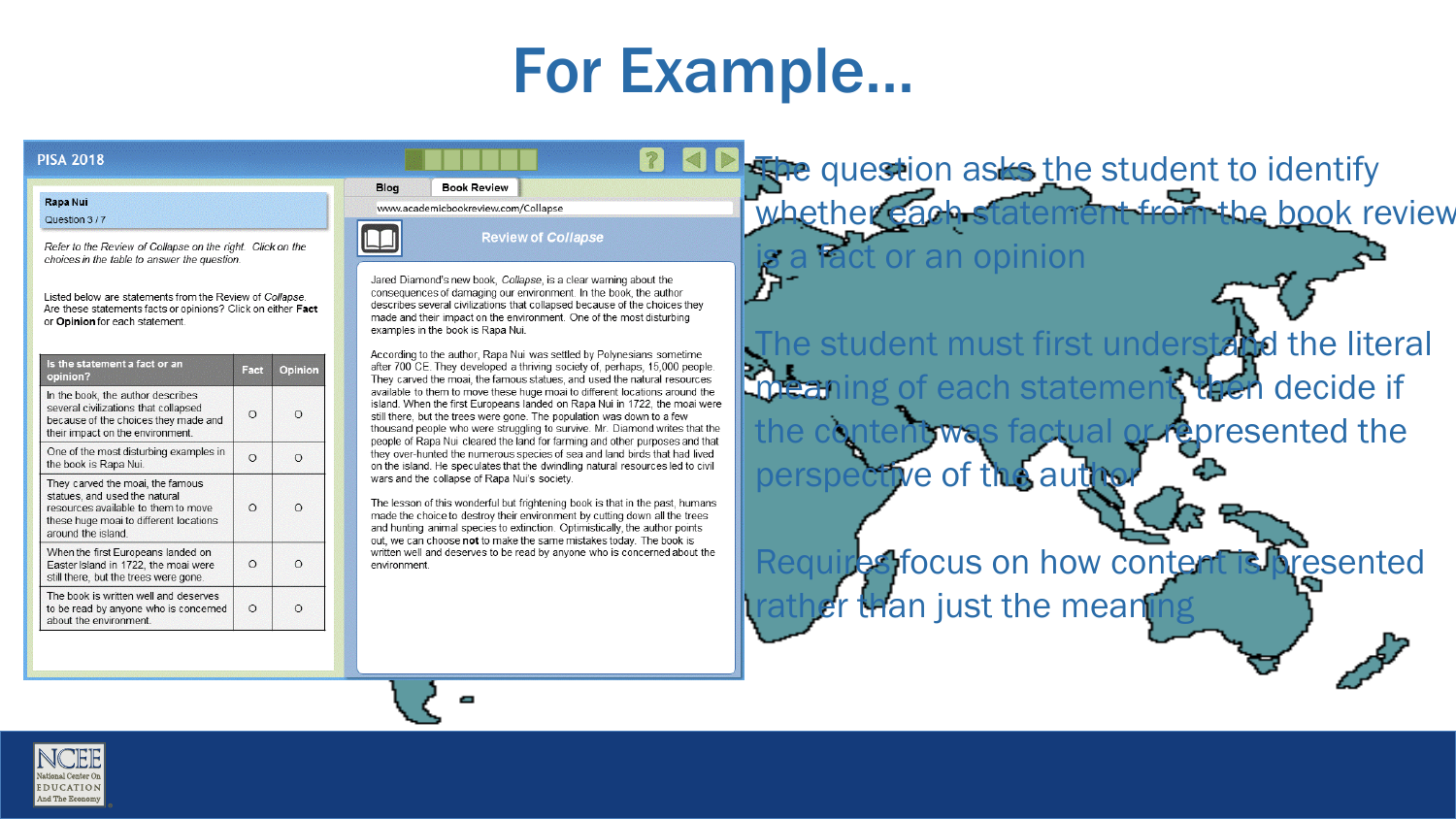

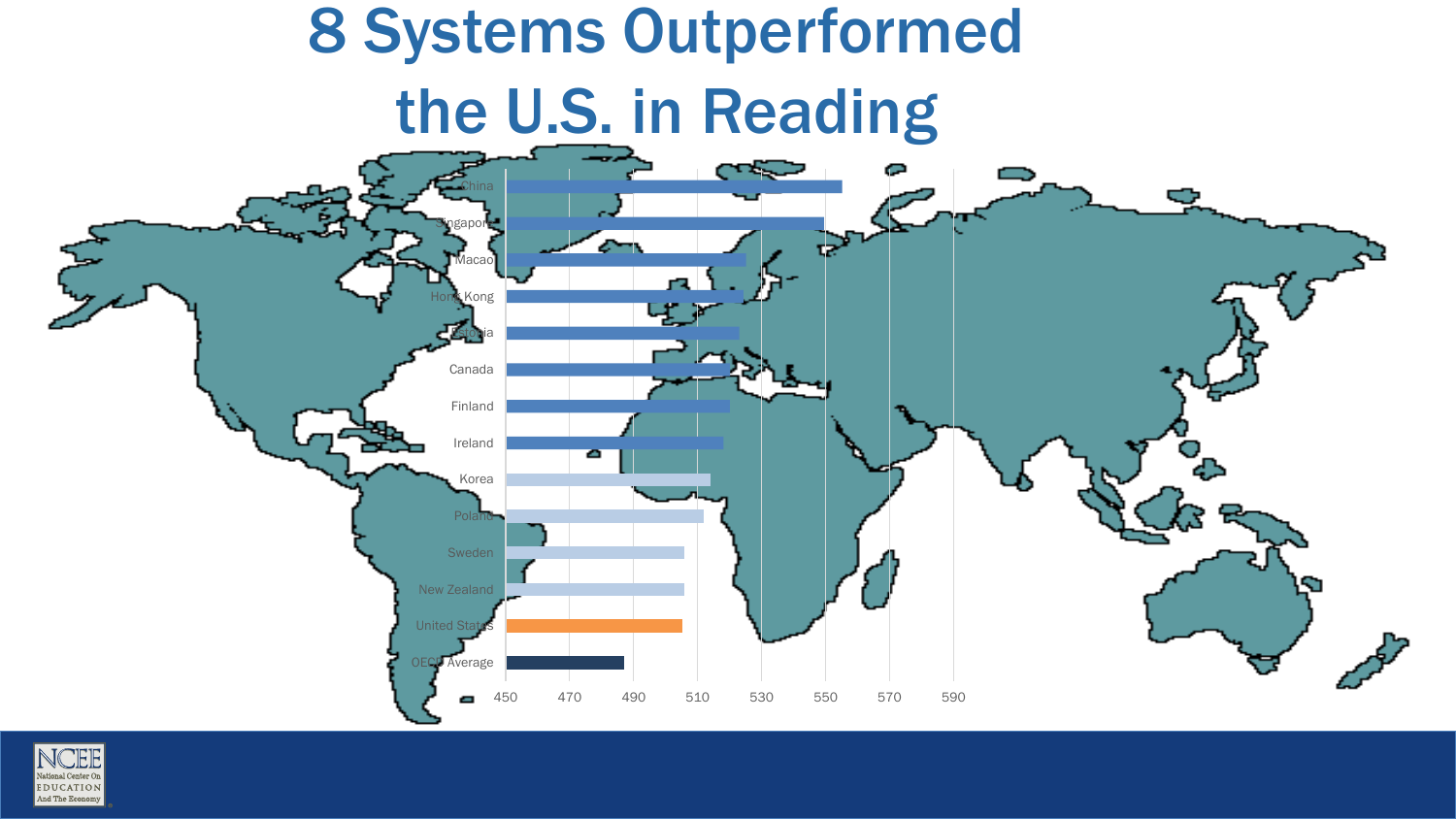

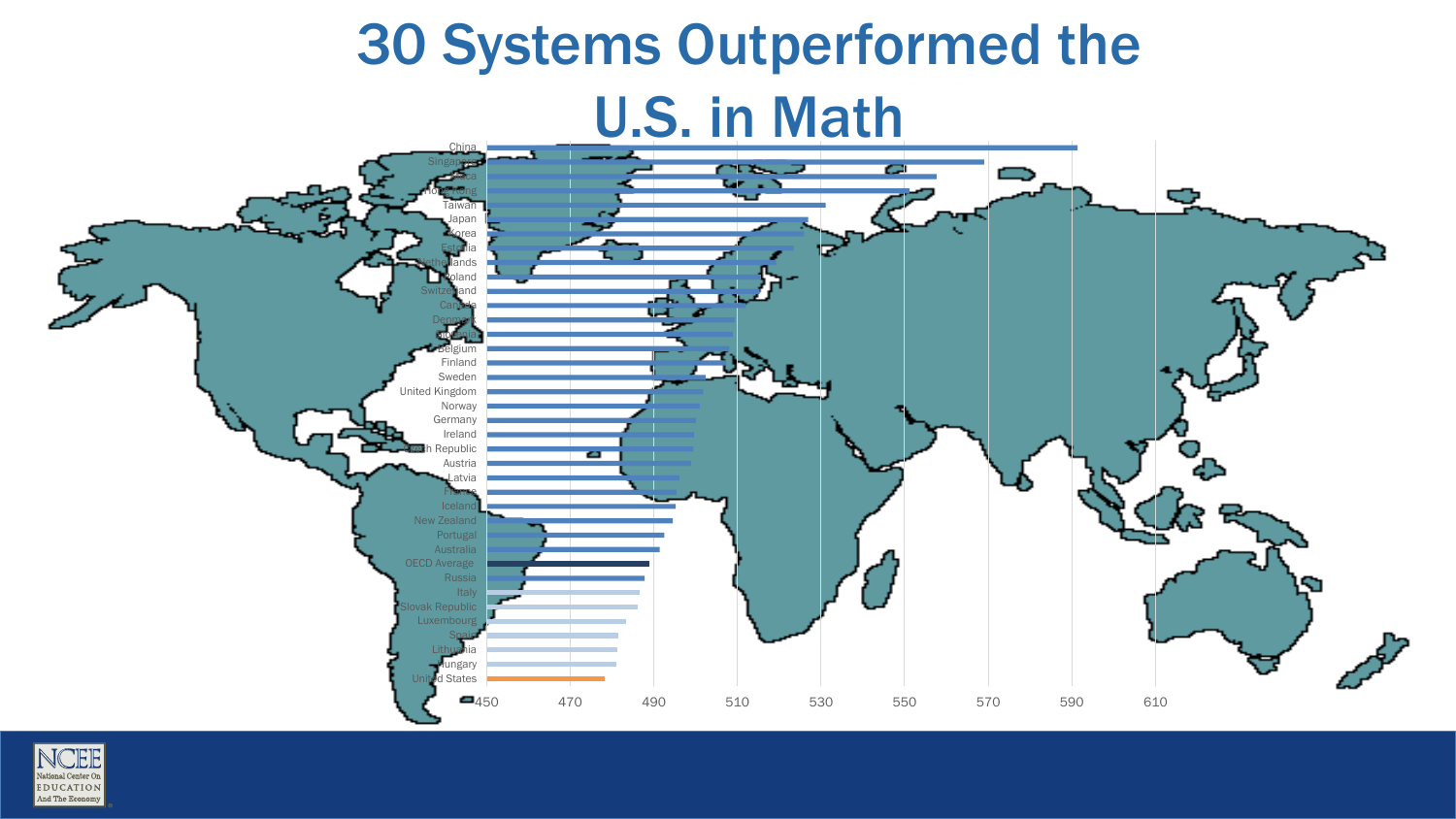#### 11 Systems Outperformed the U.S. in Science **China VIN** Singapore Macao Estonia Japan  $\mathbf{F}$ Finland Korea Canada  $\mathbf{U}\mathbf{A}$  , Hong Kong Taiwan Poland New Zealand Slovenia ited Kingdom **Netherlands** lermany Australia United States OECD Average 450 470 490 510 530 550 570 590 610

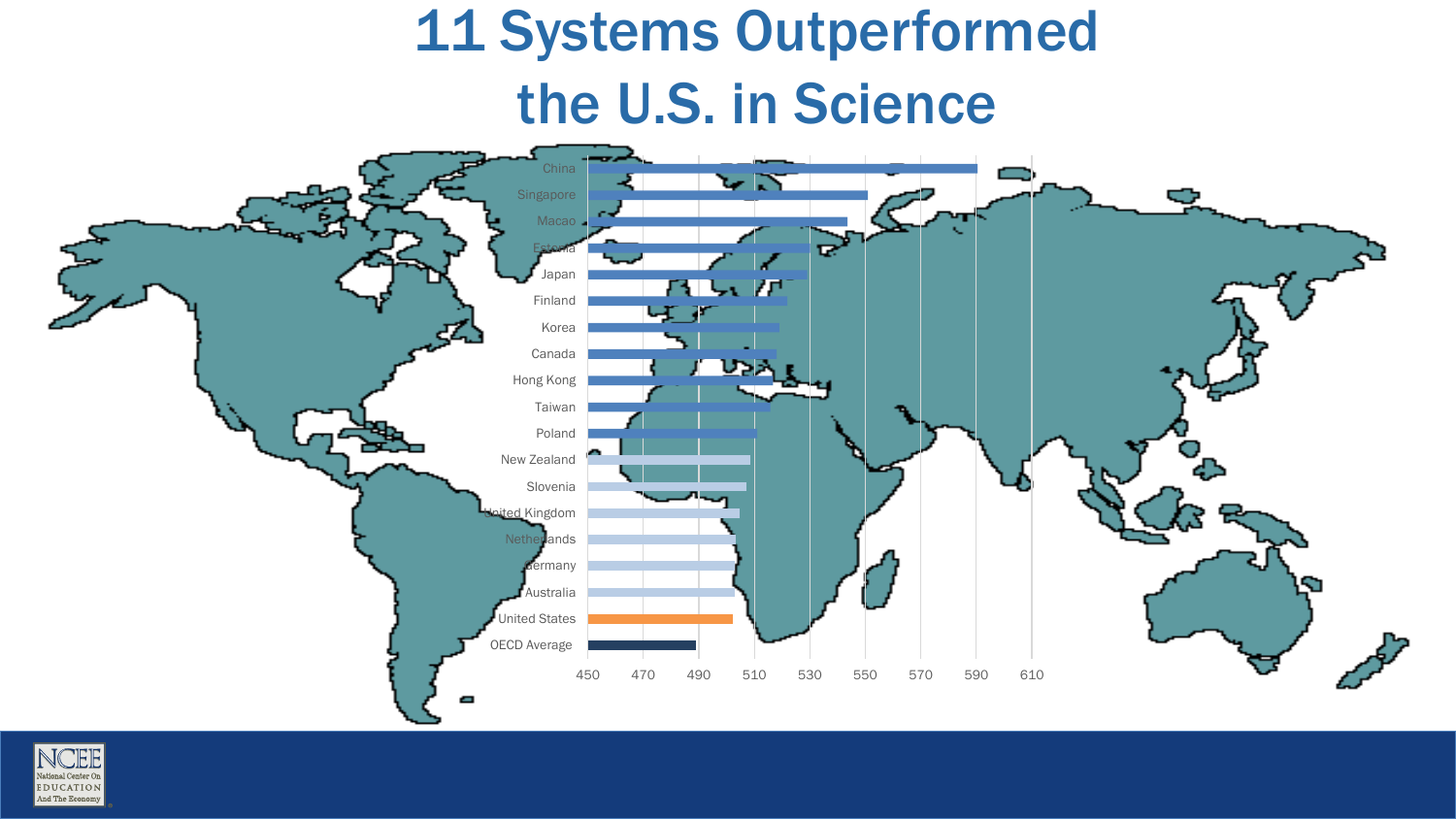#### US Reading Proficiency Over Time



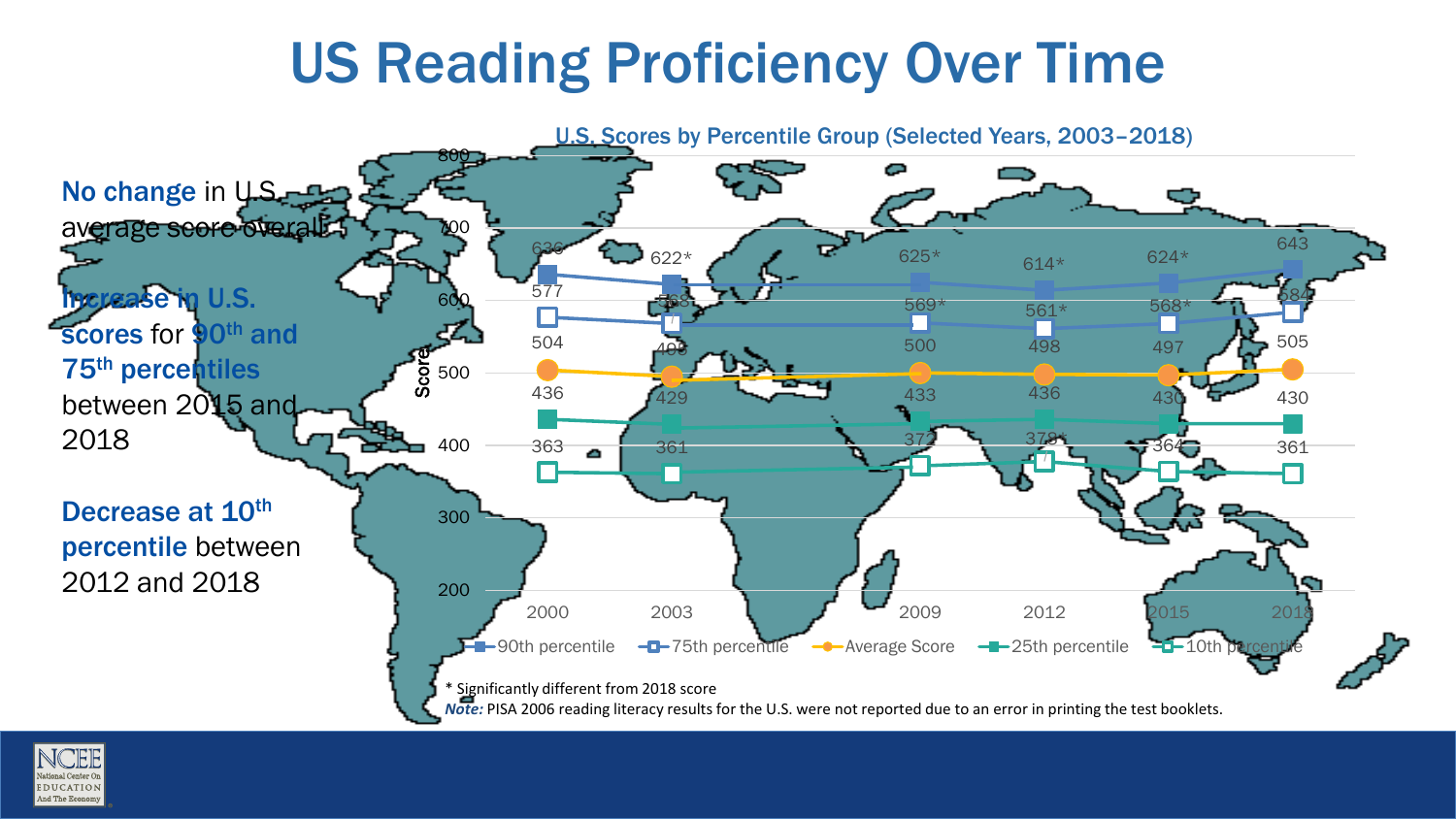#### US Math & Science Proficiency Over Time

average score overall in either the long- or

short-term **h** prease in U.S. scores for 90<sup>th</sup> and 75<sup>th</sup> percentiles in short term no change in the long term

Increase In U.S. average score overall in the long-terms. change in  $US$ . in the short-term

Δ

• Scores at the 25<sup>th</sup> and 10<sup>th</sup> percentiles increased over the the long-term



Math:

Science: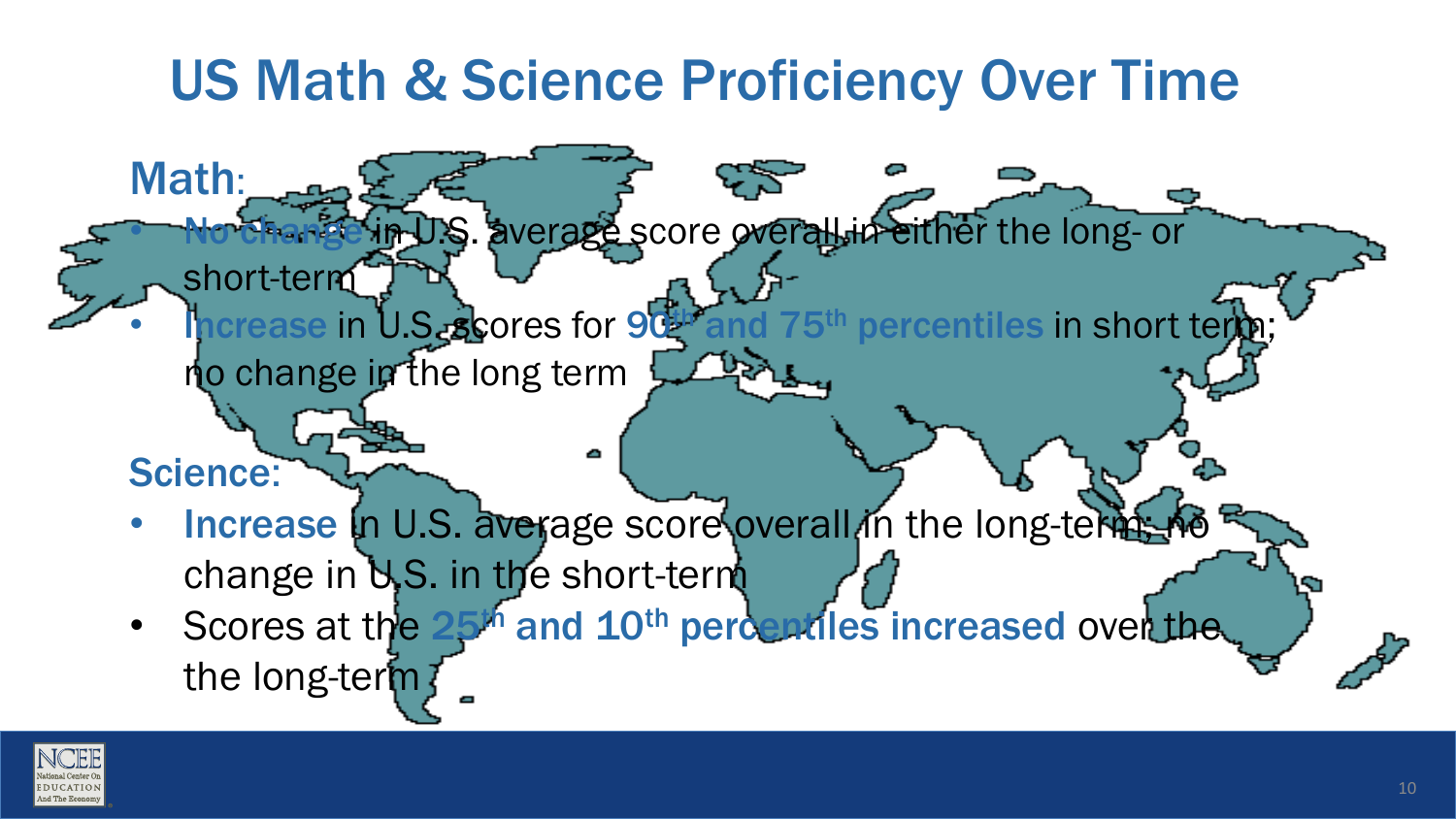

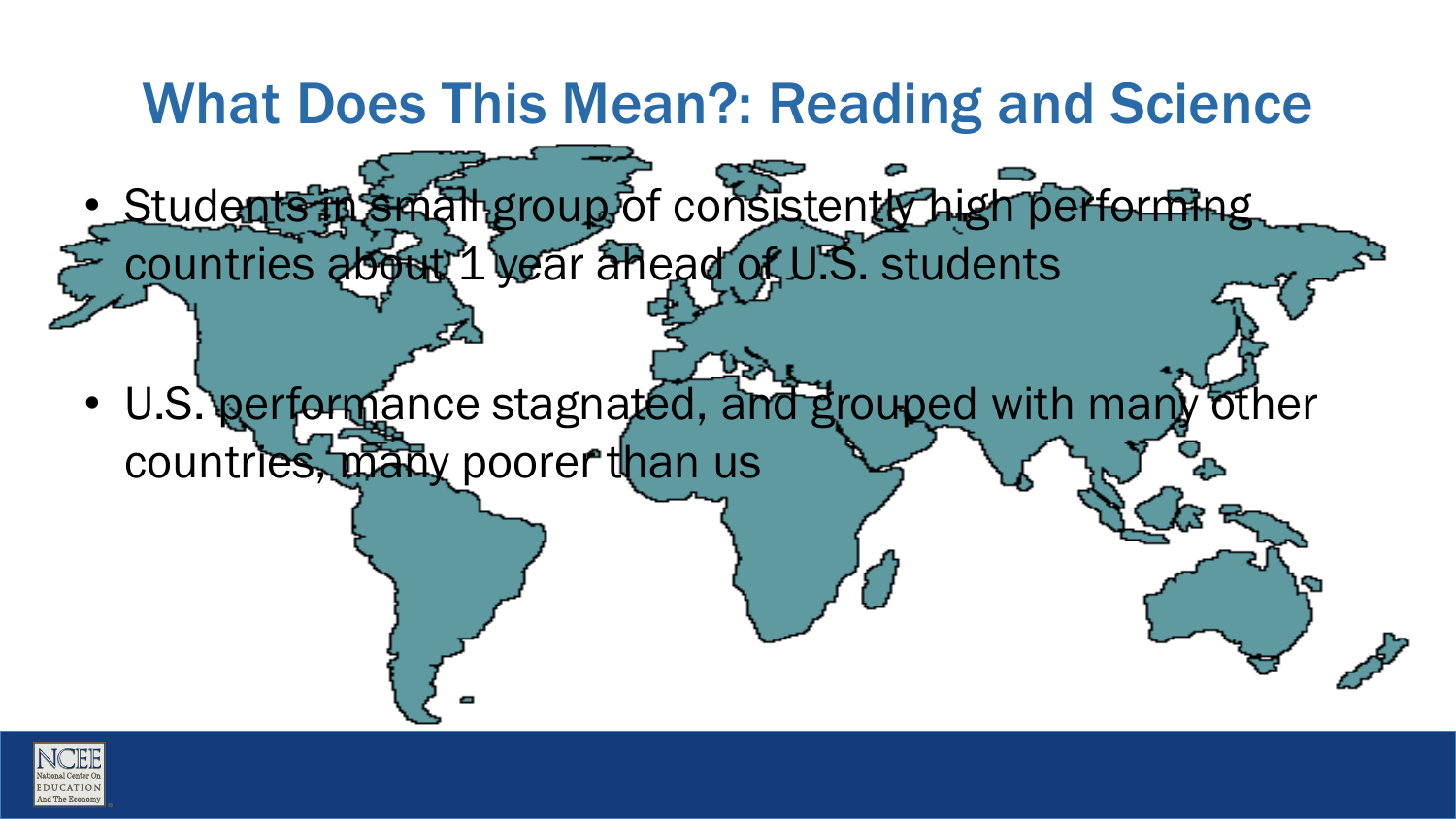#### What Does This Mean?: Reading and Science

- Over 80% of 45 students can: IDS a main idea, recognize cause and effect, say if conclusions are  $\frac{1}{2}$ warranted
- …But only 14% can distinguish between fact and opinion
- And 9% can apply scientific knowledge to unfamiliar situations

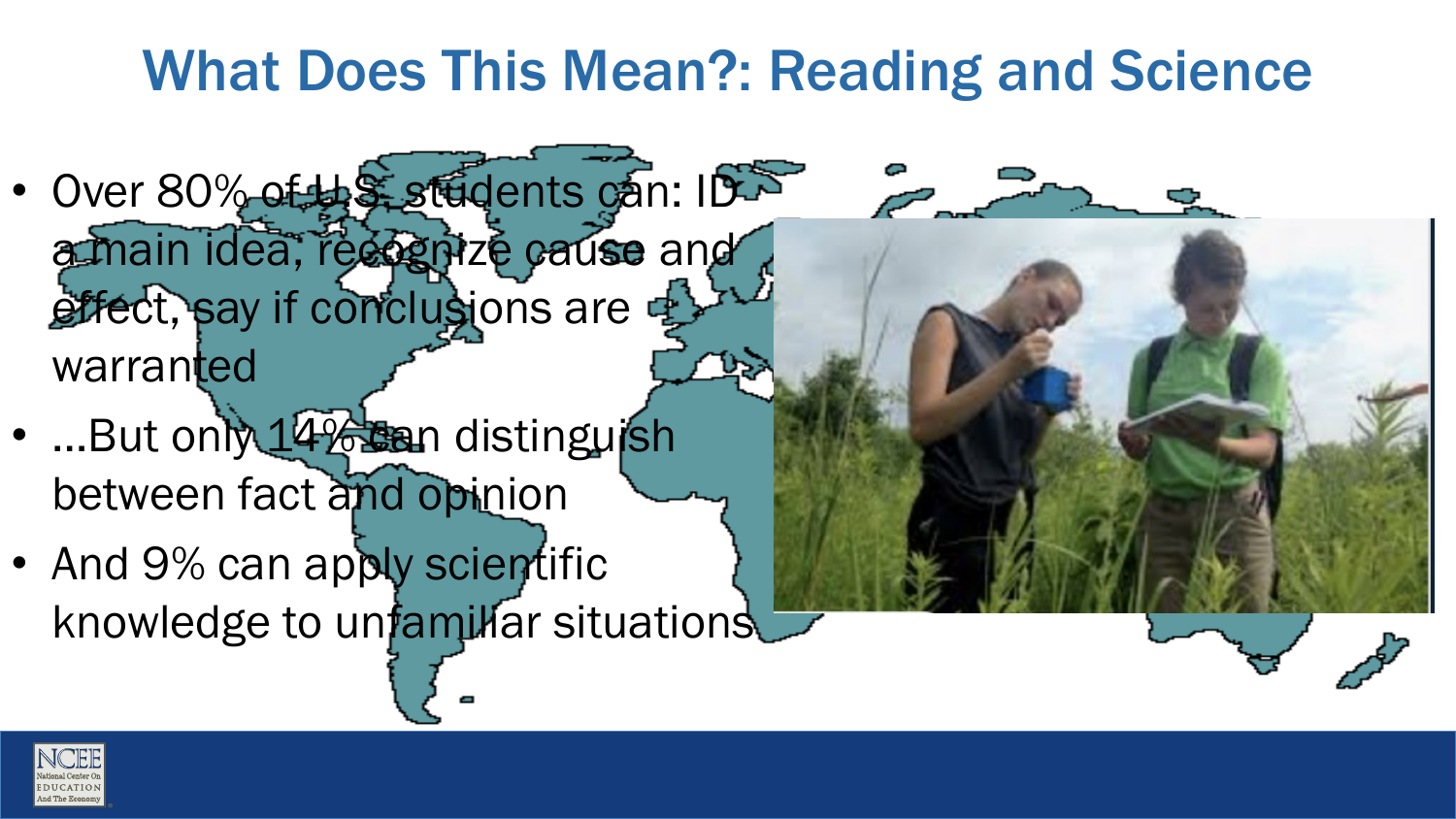### Score Distribution: Mathematics



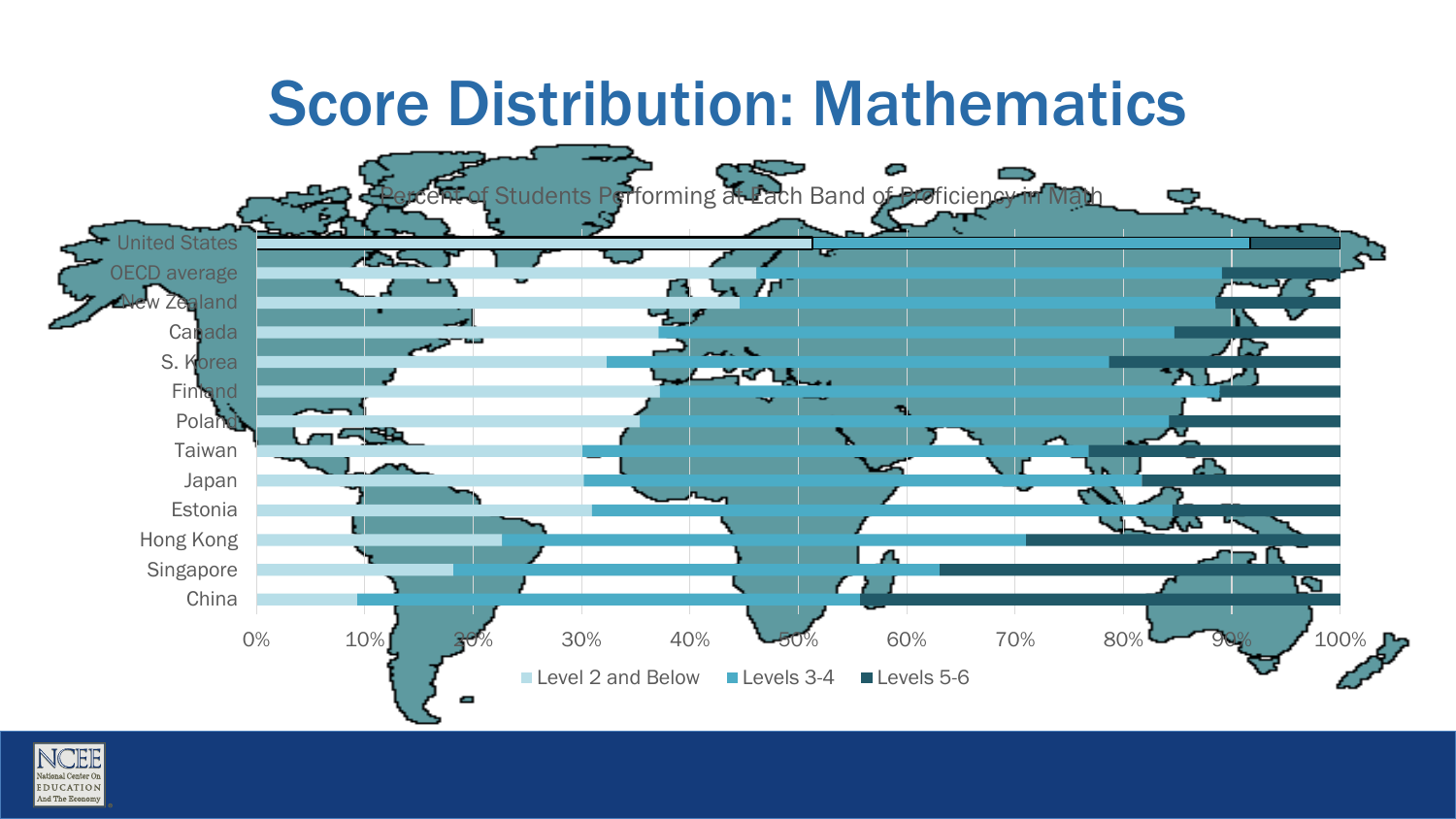#### **Top Performers 1-4 Years Ahead in Math** nance on PISA 2018 Compared to U.S. anada **Switzerland** 543 **Poland Netherlands** Estonia Korea Japan Taiwan Hong Kong Macau (China) Singapore China 0.0 0.5 1.0 1.5 2.0 2.5 3.0 3.5 4.0 Years of Formal Schooling Ahead of the U.S.

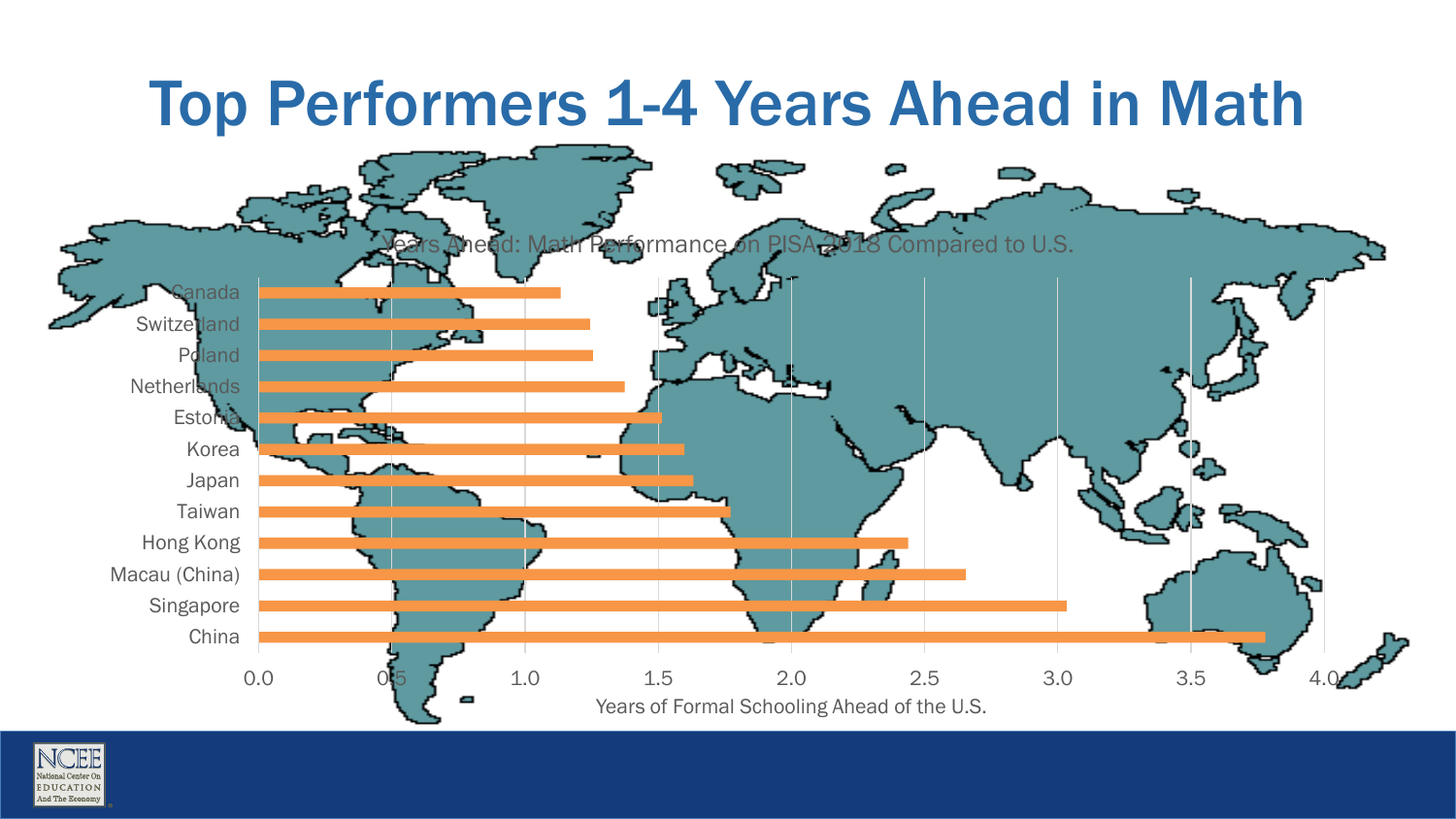### Equity: Socio-economic Background



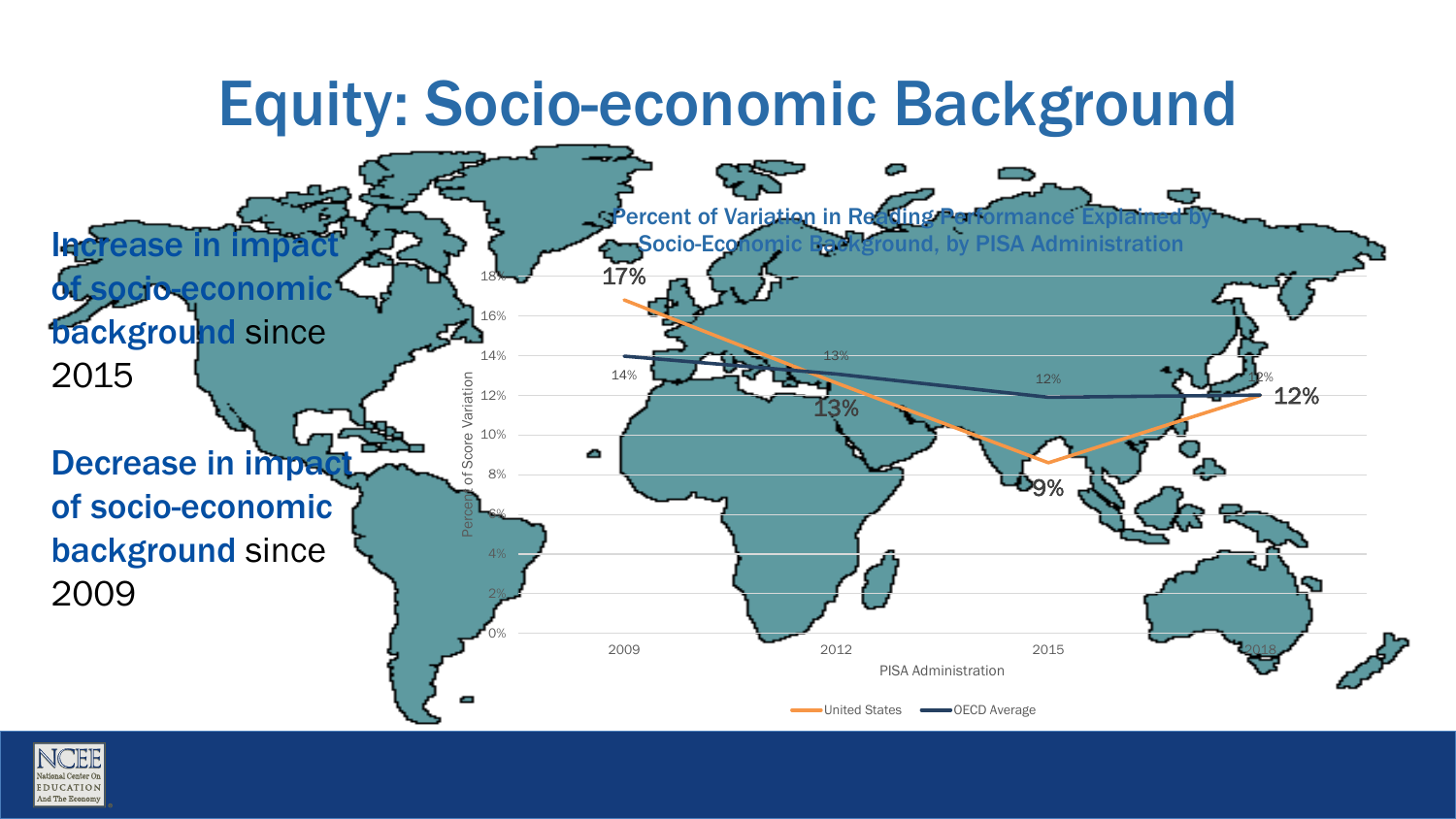# U.S. Student Wellbeing

OECD average **United States** Other country/economy







 $\sum$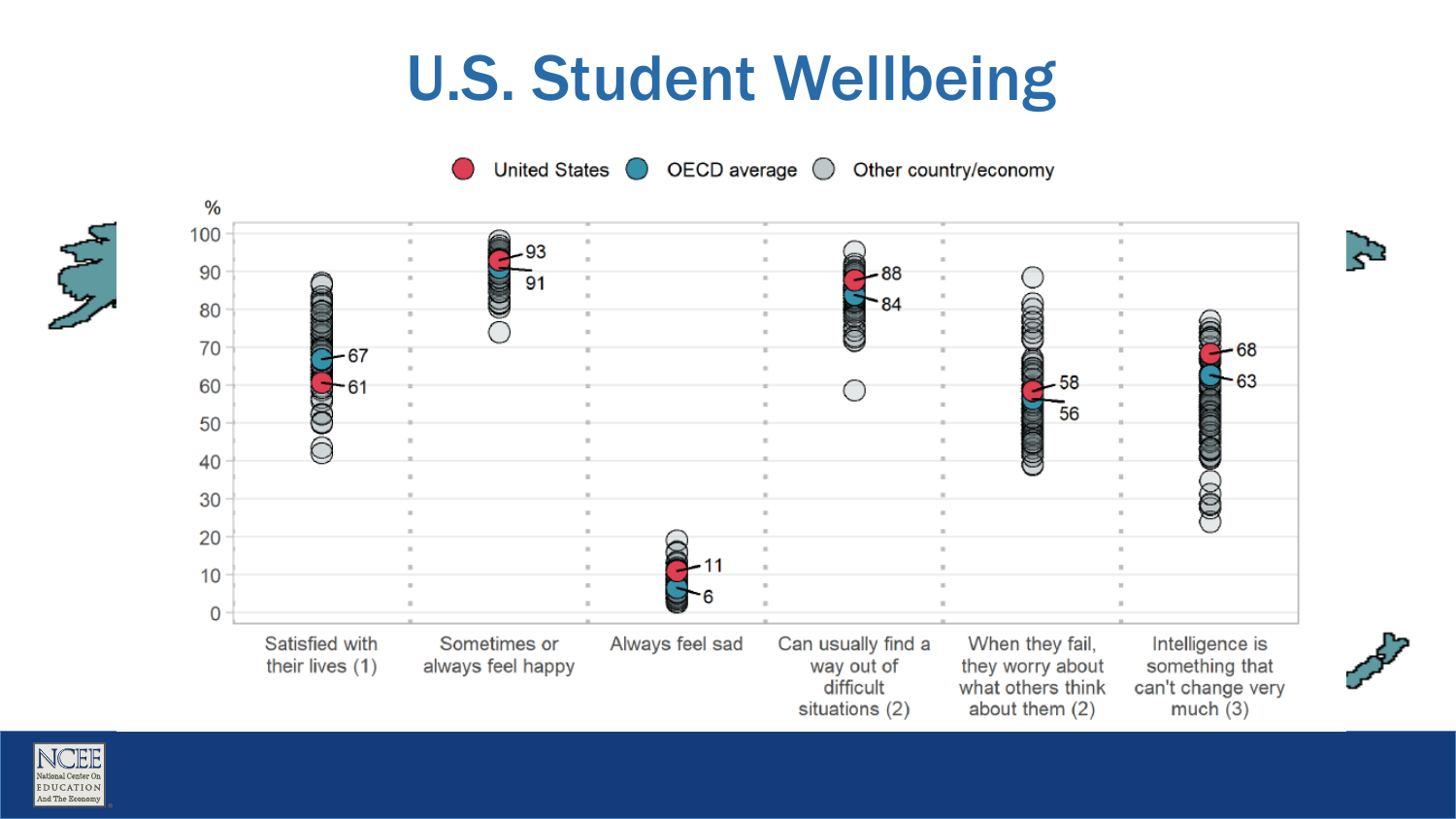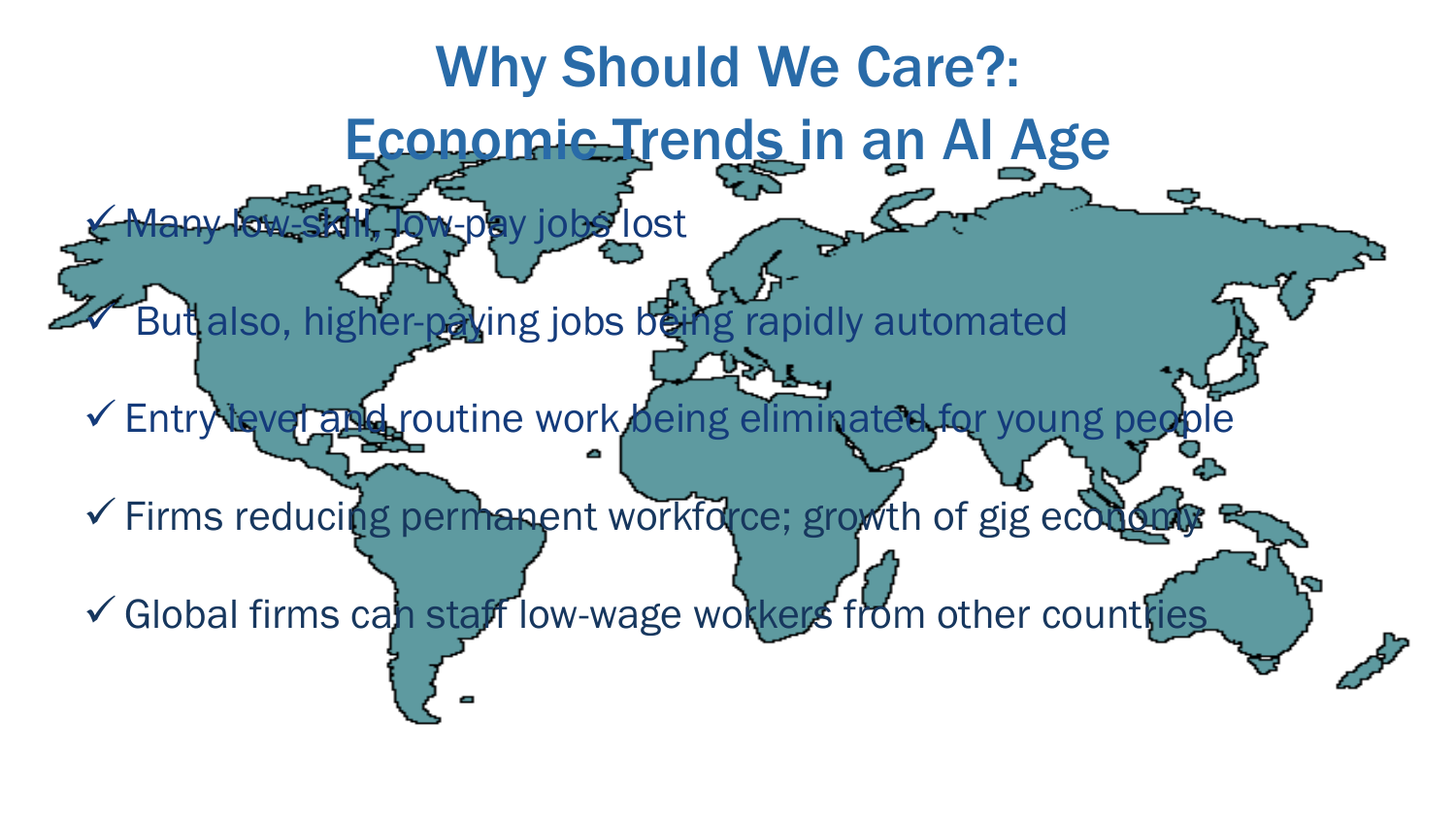

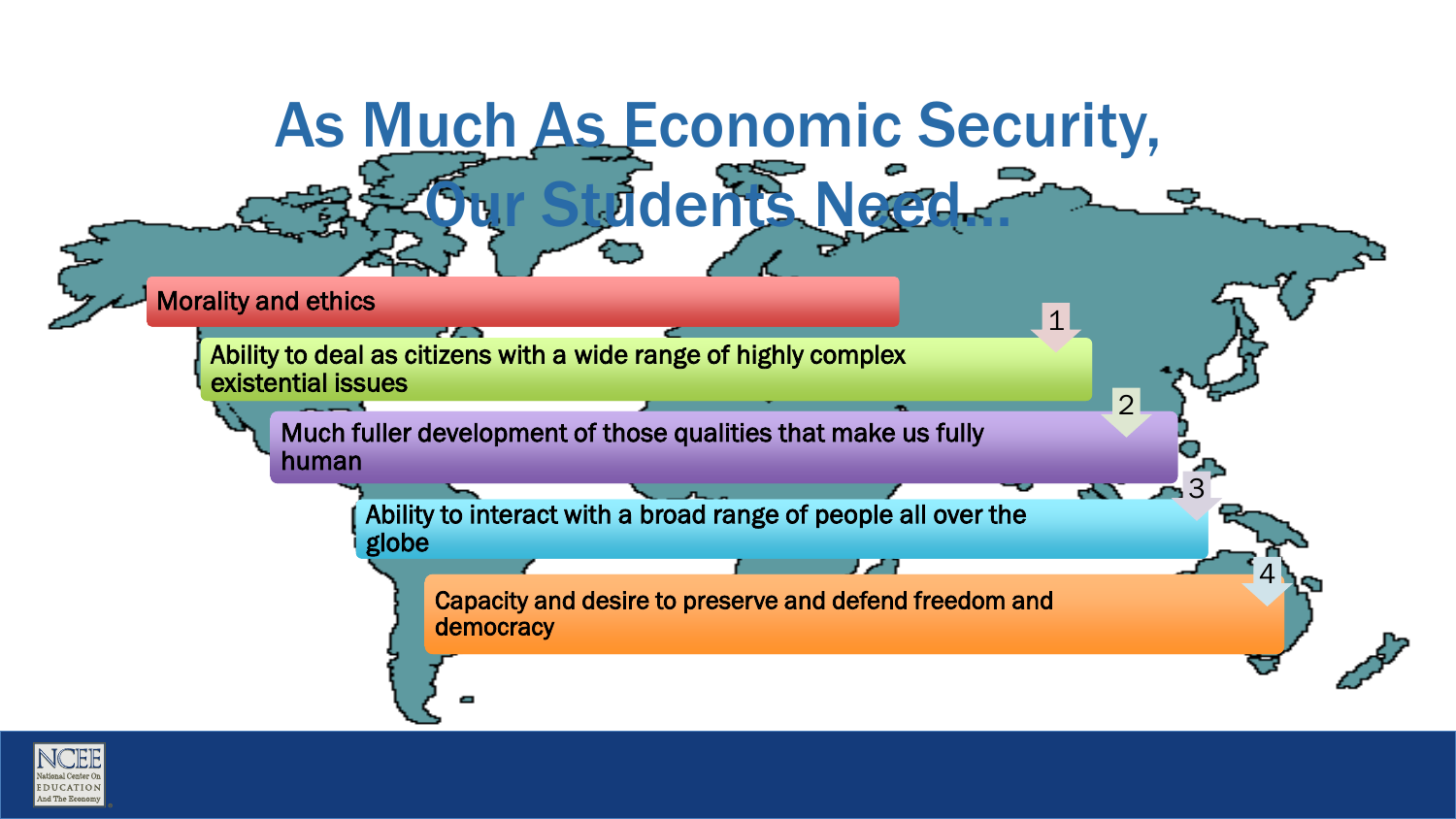## What Can We Do?

ĆŽ

• Learn from the best, ask how they got where they did,

**Ruild on our own success** 

- Come together, set common goals for education, welfare and prosperity
- Build the education system workforce, instructional system, social and financial supports, and unified, coherent governance – needed to meet the needs of the future



of urgency